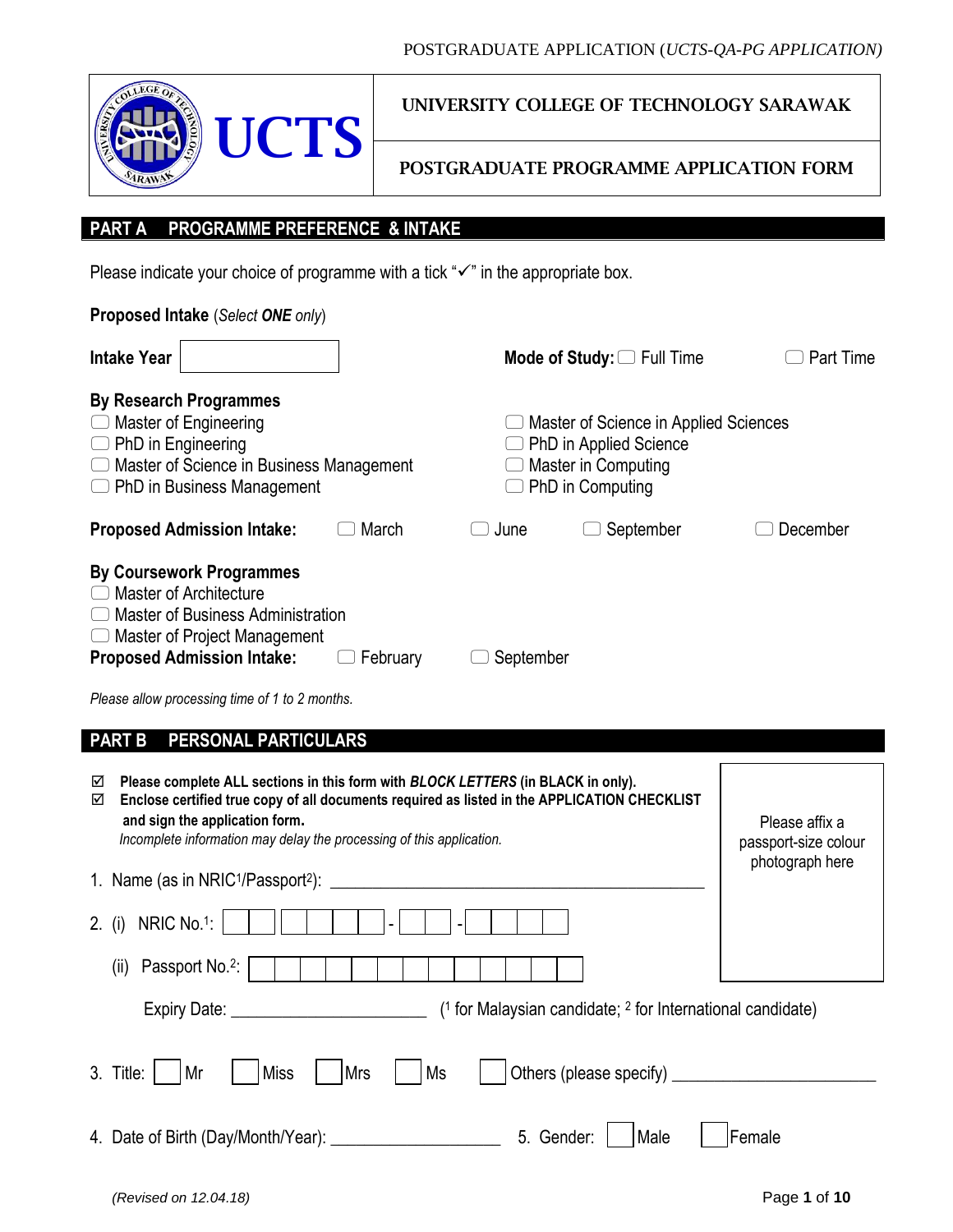| 6. Nationality: <u>Alexander School and Charles and Charles and Charles and Charles and Charles and Charles and Charles and Charles and Charles and Charles and Charles and Charles and Charles and Charles and Charles and Char</u> | 7. Country of Origin:        |  |  |
|--------------------------------------------------------------------------------------------------------------------------------------------------------------------------------------------------------------------------------------|------------------------------|--|--|
| 8. Marital Status:   Single<br>  Married                                                                                                                                                                                             |                              |  |  |
|                                                                                                                                                                                                                                      | (For Malaysian Student Only) |  |  |
| (ii) Religion:    Islam     Christianity    Buddhism    Hinduism                                                                                                                                                                     | <b>Others Community</b>      |  |  |
| (Please tick " $\checkmark$ " the appropriate box)                                                                                                                                                                                   |                              |  |  |

# 10.Correspondence Address & Contact Details

| City                 | Postcode   |
|----------------------|------------|
| State                | Country    |
| Tel No.              | Mobile No. |
| <b>Email Address</b> |            |

11.Permanent Home Address & Contact Details (If different from Correspondence Address)

| City                 | Postcode   |
|----------------------|------------|
| State                | Country    |
| Tel No.              | Mobile No. |
| <b>Email Address</b> |            |

# 12. Emergency Contact

| Name    |              |
|---------|--------------|
| Tel No. | Relationship |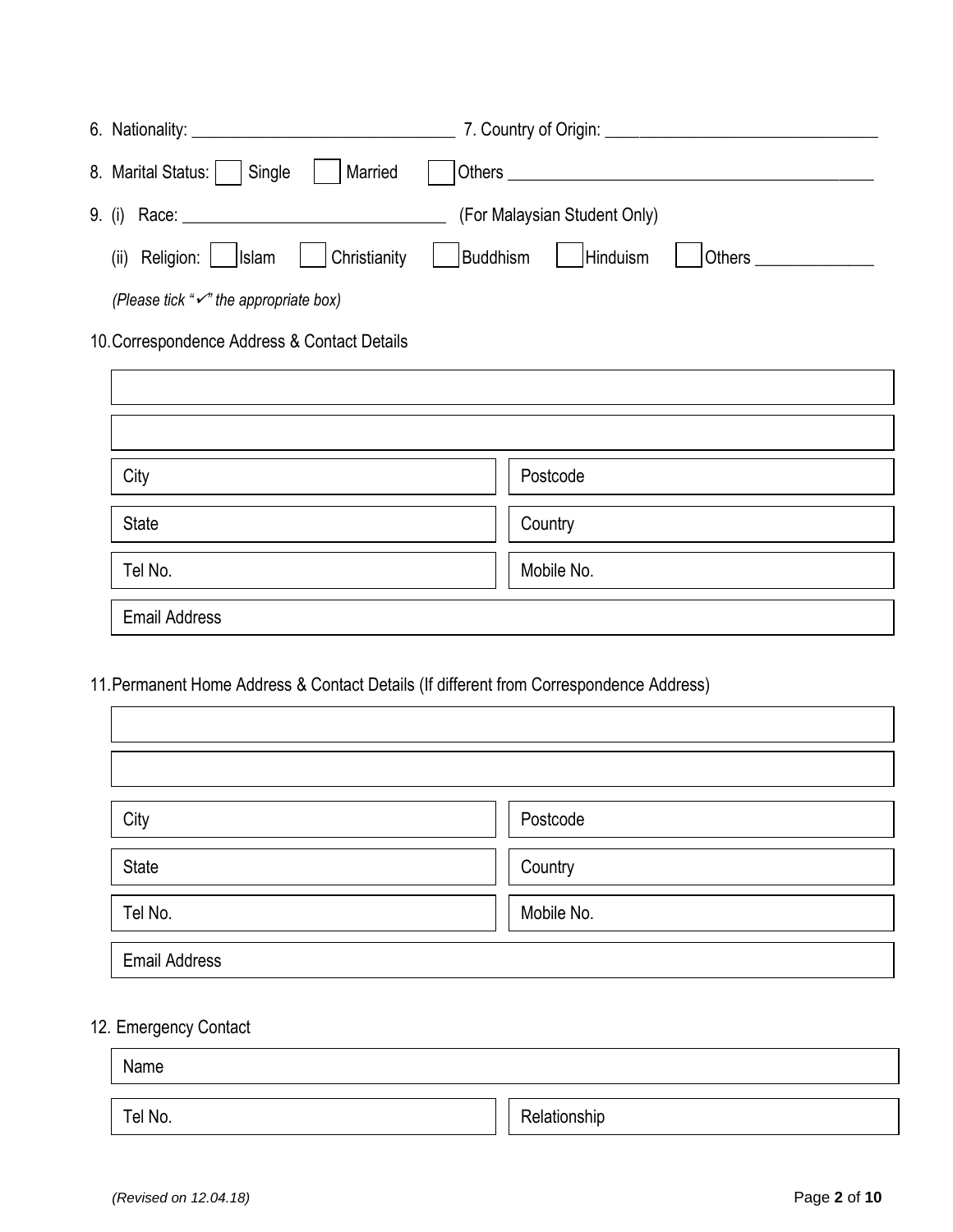| FOR INTERNATIONAL APPLICANT ONLY                                                                           |                                    |  |  |  |  |
|------------------------------------------------------------------------------------------------------------|------------------------------------|--|--|--|--|
| Are you holding any type of Malaysian Immigration Pass/VISA now?<br>Yes<br>No                              |                                    |  |  |  |  |
| <b>Social Visit</b><br>1. If "Yes", please specify type of pass:                                           | Student<br>Diplomatic<br>Dependent |  |  |  |  |
| <b>Work Permit</b>                                                                                         | Others (please specify)<br>MM2H    |  |  |  |  |
| 3.<br>Immigration Pass No.: 1994                                                                           | Expiry Date: _____________         |  |  |  |  |
| If you are currently or were formerly a student of another University/College/Institute in Malaysia:<br>4. |                                    |  |  |  |  |
| Name of University/College/Institute                                                                       |                                    |  |  |  |  |
| Programme/Course                                                                                           |                                    |  |  |  |  |
| Date of Joining<br>Date of Leaving                                                                         |                                    |  |  |  |  |
| Reason for Leaving the Programme/Course                                                                    |                                    |  |  |  |  |
|                                                                                                            |                                    |  |  |  |  |

# **PART C DETAILS OF CANDIDATURE**

**1. Details of Proposed Research** (*For Postgraduate Degree by Research*) (Please visi[t http://www.ucts.edu.my](http://www.ucts.edu.my/) for research areas of each academic staffs of UCTS)

#### (i) Proposed Field of Research

#### (ii) Proposed Title of Research

(iii)Proposed Supervisor (s) (if any and subject to approval)

|     | <b>Name</b> | <b>School</b> |
|-----|-------------|---------------|
| (a) |             |               |
| (b) |             |               |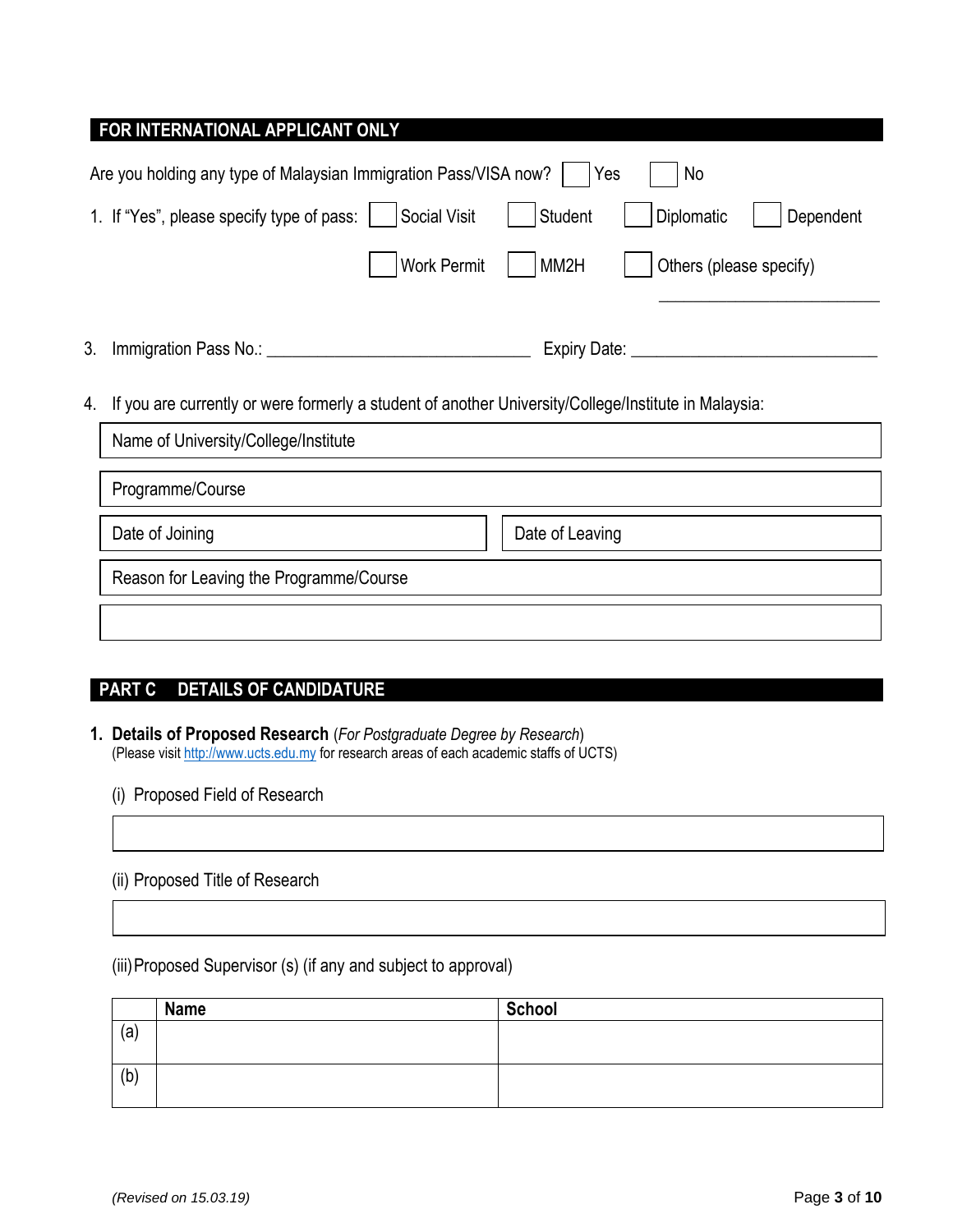### **PART D ACADEMIC AND PROFESSIONAL QUALIFICAITONS**

#### **UNDERGRADUATE QUALIFICATIONS**

| <b>Dates</b><br>From - To | Name and<br><b>Location of</b><br><b>Institution</b> | <b>Full-time</b><br>or<br>Part-time | Name of<br>Award | <b>Result</b><br>(CGPA/Grades/Marks/<br><b>Class of Honours)</b> | Medium of<br>Instruction |
|---------------------------|------------------------------------------------------|-------------------------------------|------------------|------------------------------------------------------------------|--------------------------|
|                           |                                                      |                                     |                  |                                                                  |                          |
|                           |                                                      |                                     |                  |                                                                  |                          |

**Note: Please enclose the certified true copy of full official transcript of academic record and certificates.**

#### **POSTGRADUATE QUALIFICATIONS (if any)**

| <b>Dates</b><br>From - To | Name and<br><b>Location of</b><br><b>Institution</b> | <b>Full-time</b><br>or<br>Part-time | Name of<br>Award | <b>Result</b><br>(CGPA/Grades/Marks/<br><b>Class of Honours)</b> | <b>Medium of</b><br>Instruction |
|---------------------------|------------------------------------------------------|-------------------------------------|------------------|------------------------------------------------------------------|---------------------------------|
|                           |                                                      |                                     |                  |                                                                  |                                 |
|                           |                                                      |                                     |                  |                                                                  |                                 |

### **List of Publications, Proceedings, Papers, or Thesis of which you are main author or co-author.**

(Please continue on a separate sheet if necessary)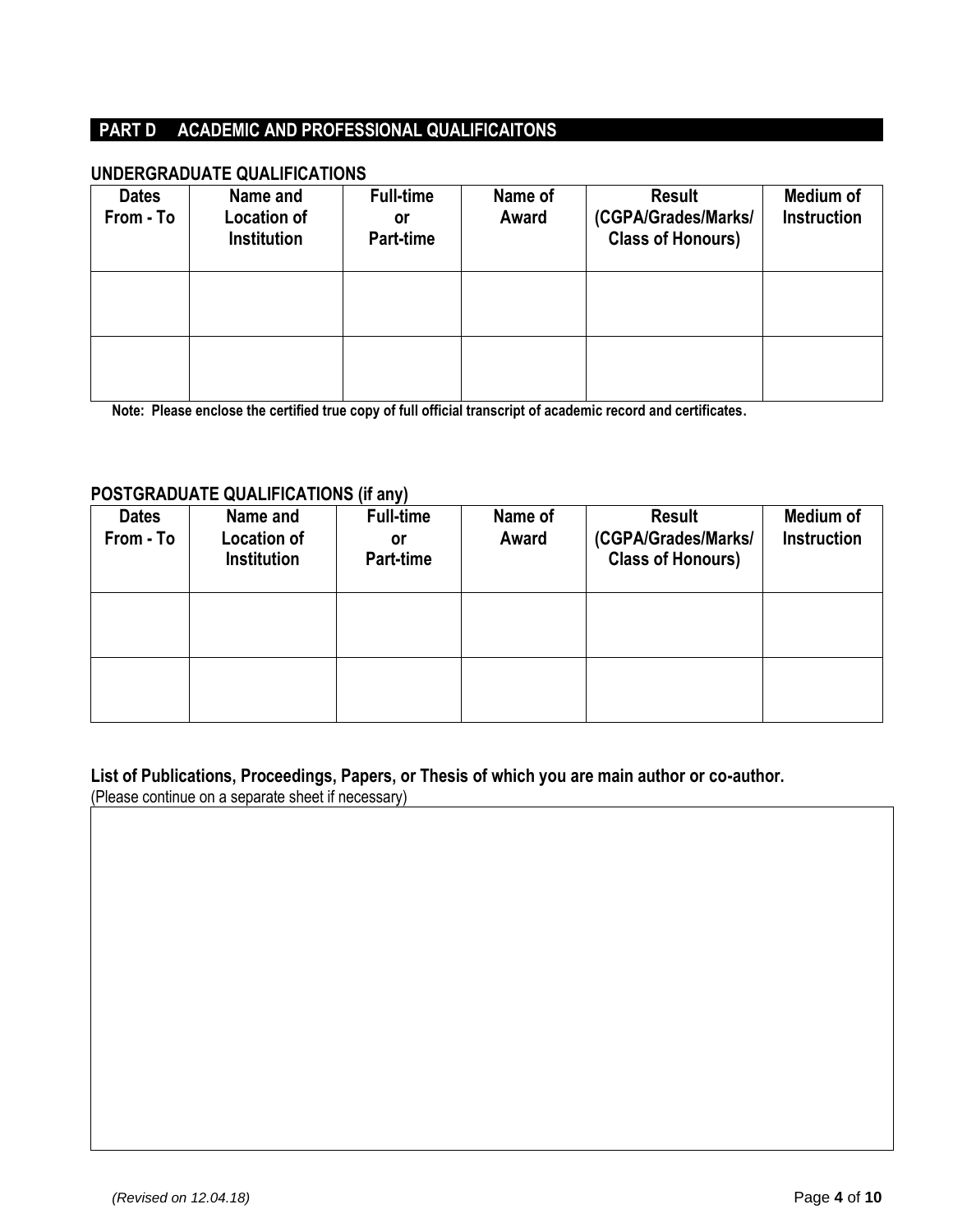#### **PROFESSIONAL QUALIFICATION (if any)**

| Year | <b>Professional Body</b> | <b>Examination (if any)</b> | <b>Stage/Level</b> | Medium of<br>Instruction |
|------|--------------------------|-----------------------------|--------------------|--------------------------|
|      |                          |                             |                    |                          |
|      |                          |                             |                    |                          |
|      |                          |                             |                    |                          |
|      |                          |                             |                    |                          |

# **PART E ENGLISH LANGUAGE PROFICIENCY**

All applicants must satisfy English language proficiency as required by the programme applied for. Please visit UCTS website for Details of English Language Requirement.

| <b>Type of English ProficiencyTest</b> | <b>Year Awarded</b> | Writing | <b>Speaking</b> | Overall<br>Score/Grade/Band |
|----------------------------------------|---------------------|---------|-----------------|-----------------------------|
| SPM / "0" level English Language       |                     |         |                 |                             |
| <b>MUET</b>                            |                     |         |                 |                             |
| 1119 English Language                  |                     |         |                 |                             |
| <b>TOEFL</b>                           |                     |         |                 |                             |
| <b>IELTS</b>                           |                     |         |                 |                             |
| <b>CPE</b>                             |                     |         |                 |                             |
| <b>ELPT</b>                            |                     |         |                 |                             |
| <b>ACT</b>                             |                     |         |                 |                             |
| <b>Others</b> (Please specify)         |                     |         |                 |                             |

**Note: Please provide documentary evidence.**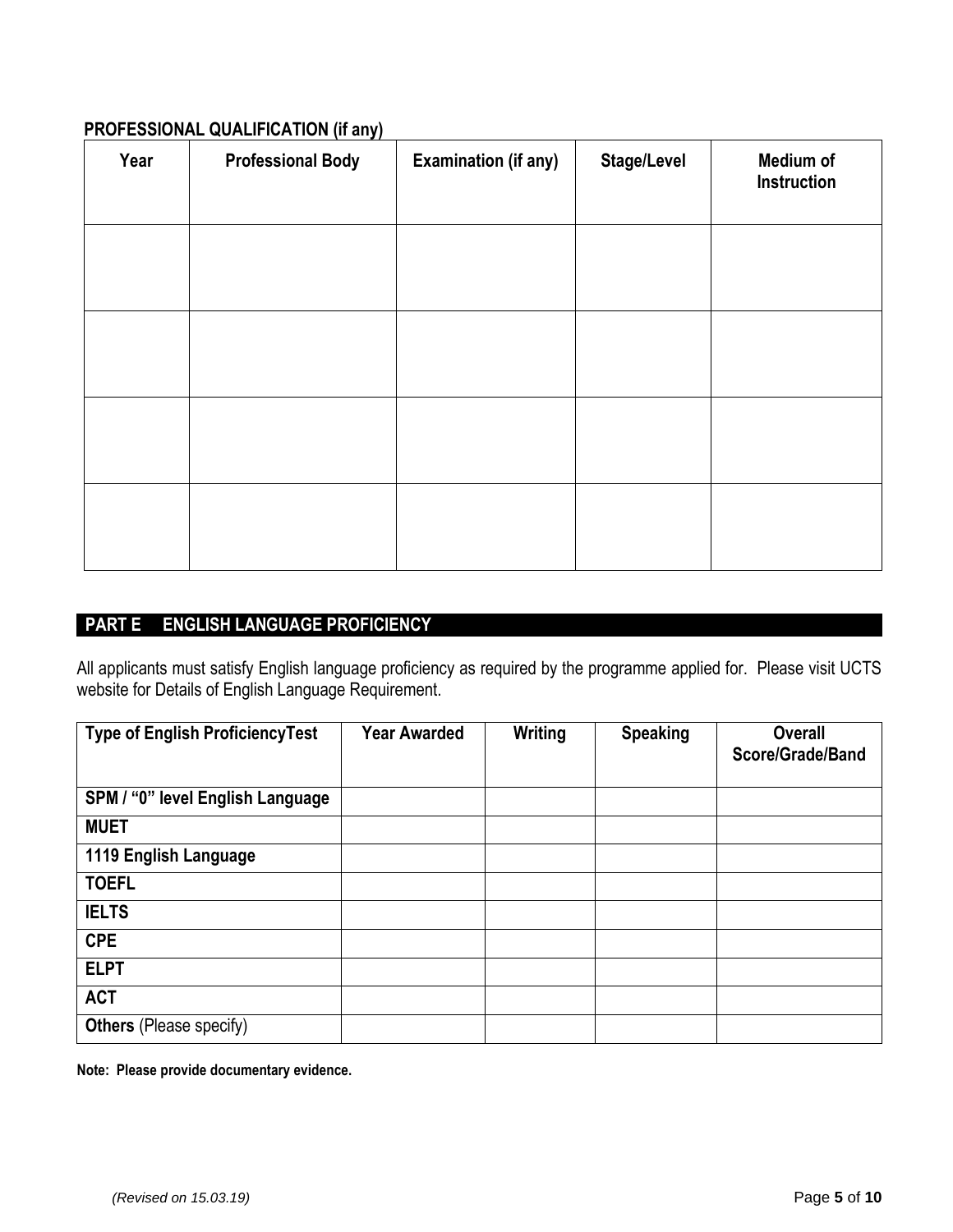### **PART F EMPLOYMENT HISTORY** *(3 most recent)*

| <b>Month and Year</b> |    | <b>Name &amp; Address of Employer</b> | <b>Email &amp; Phone</b> | <b>Nature of Work &amp; Position Held</b> |
|-----------------------|----|---------------------------------------|--------------------------|-------------------------------------------|
| From                  | To |                                       | <b>Number</b>            |                                           |
|                       |    |                                       |                          |                                           |
|                       |    |                                       |                          |                                           |
|                       |    |                                       |                          |                                           |
|                       |    |                                       |                          |                                           |

### **PART G FINANCIAL SUPPORT**

Please tick " $\checkmark$ " your means of financial support.

| Self-support / Family                                  | Scholarship / External Sponsorship | <b>Bank Loan</b> |
|--------------------------------------------------------|------------------------------------|------------------|
| Others (Please specify): _______                       |                                    |                  |
| If pursue study under scholarship/sponsorship, please: |                                    |                  |
| Name of Scholarship/Sponsorship                        |                                    |                  |
| Address                                                |                                    |                  |
|                                                        |                                    |                  |

Contact No. (Office) and the contact No. (Office)

**Note: Please attach supporting documentation showing the details of your scholarship or sponsorship. For international applicant, the sponsorship letter should be submit together with past 6 months' bank statement.** 

### **PART H SPECIAL CIRCUMSTANCES**

Do you have any disability, impairment or long-term medical condition which may affect your studies?

Yes – please provide us with more details in order for us to assist you during your studies at UCTS. Please enclose a photocopy of the medical report (approval must be obtained before registration)

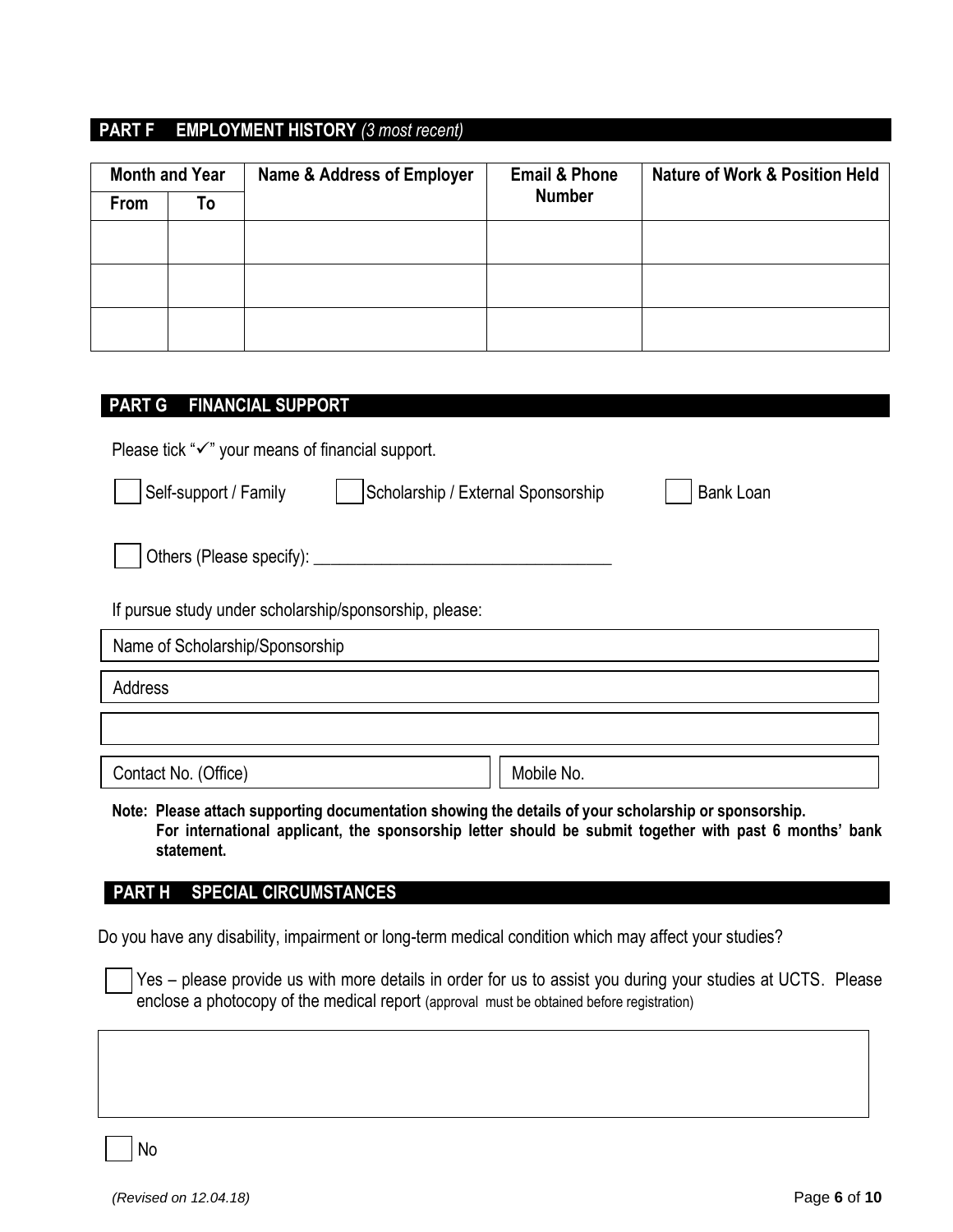### **PART I REFEREES**

**Please complete the prescribed Referee From as attached together with the application form. Please have 1 set of referee form for each referee. The completed referee forms must be endorsed and enclosed inside a sealed envelope.** 

#### **FIRST REFEREE:**

| Name       |        |        |        |  |
|------------|--------|--------|--------|--|
| Title      |        |        |        |  |
| Occupation |        |        |        |  |
| Address    |        |        |        |  |
| Tel No.    | Office | Home   | Mobile |  |
| Fax No.    |        | E-mail |        |  |

#### **SECOND REFEREE:**

| Name       |        |        |        |  |
|------------|--------|--------|--------|--|
| Title      |        |        |        |  |
| Occupation |        |        |        |  |
| Address    |        |        |        |  |
| Tel No.    | Office | Home   | Mobile |  |
| Fax No.    |        | E-mail |        |  |

**Note: (i) At least one the referees must be able to provide information/background of the applicant's academic standing. (ii) The referees must not be the potential supervisors, personal acquaintance and relatives.**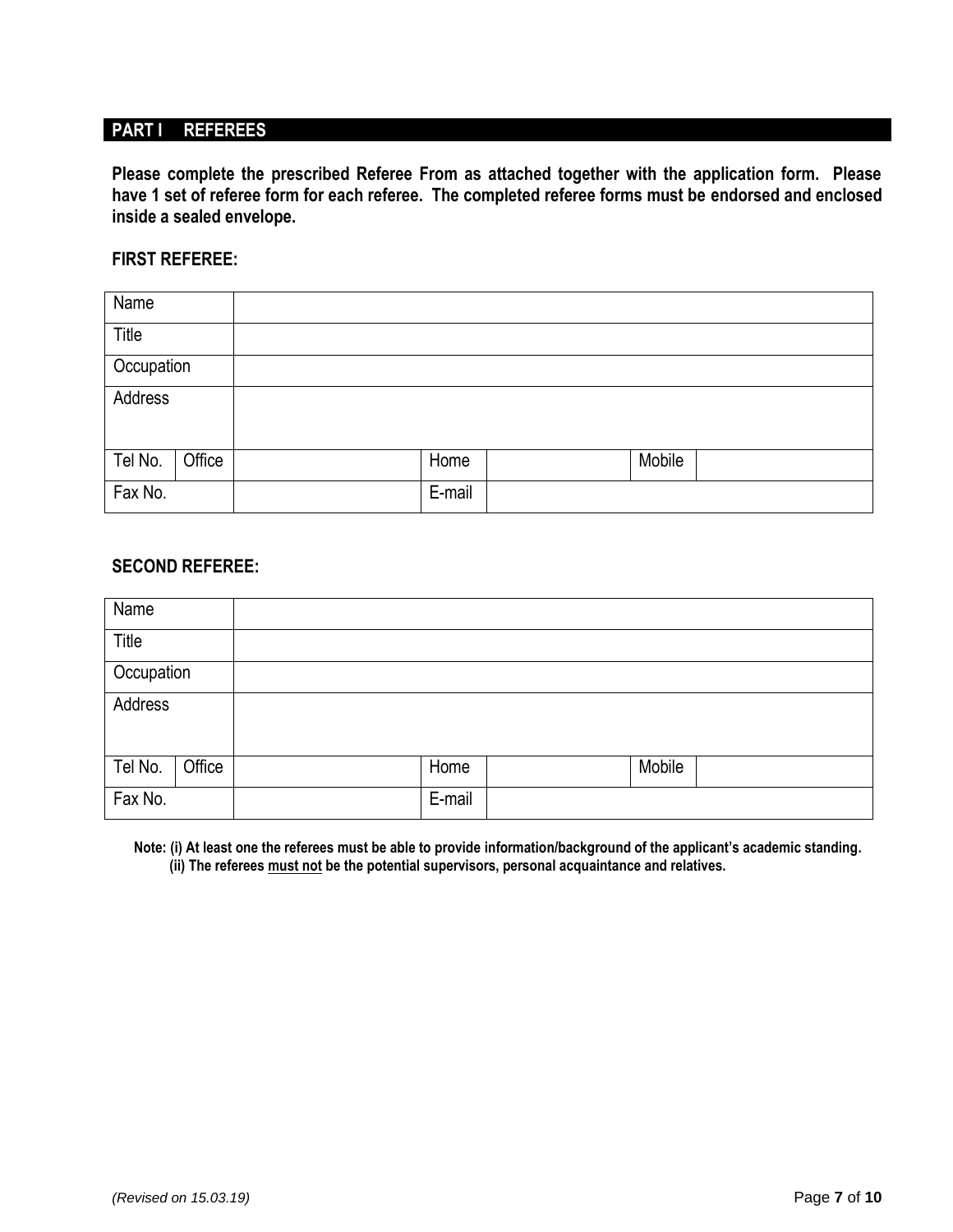#### **PART J DECLARATION AND SIGNATURE**

I heraby declare and certify that:

I have read and understood all the guidelines as well as information on the applied programme for admission to University College of Technology Sarawak for consideration.

All statements I have provided in the Postgraduate Programmes Application Form and any documents supporting my application for admission to the University College of Technology Sarawak are true and correct.

If I am admitted into the applied programme, I will comply with all regulations of the University College of Technology Sarawak.

I understand that failure to comply with admission requirements and deadlines will normally result in the denial of admission. Discovery that any information is false or misleading, or that any material information has been concealed or withheld will invalidate an application and will normally result in its immediate rejection or in the revocation and cancellation of an offer of admission and/or registration if the applicant had been admitted.

I do not pursue other postgraduate degree programme in the same discipline in University College of Technology Sarawak or any other Institutions of Higher Learning. Prior written approval must be obtained from University College of Technology Sarawak if I intend to pursue other academic programme in University College of Technology Sarawak or any other Institutions of Higher Learning during the period of my candidature.

I acknowledge that my references may be contacted for further information.

Name of Applicant:  $\blacksquare$ 

Signature of Applicant: \_\_\_\_\_\_\_\_\_\_\_\_\_\_\_\_\_\_\_\_\_\_\_\_\_\_\_\_\_\_\_\_\_\_\_\_\_\_\_\_\_\_\_\_\_\_\_\_\_\_\_\_\_\_\_\_\_\_\_\_\_\_\_\_\_\_\_\_\_\_\_

Date:

\* Please complete all relevant sections of the form, sign the form and date the declaration on the form.

#### **PERSONAL DATA PROTECTION STATEMENT**

Students' information is gathered for various academic and administrative reasons. It is processed in accordance with the Malaysian Personal Data Protection (PDP) Act 2010, and will only be disclosed to third parties upon the individual's consent or to meet statutory obligation. The information provided in this application from will be kept and used for academic and administrative purposes by the University.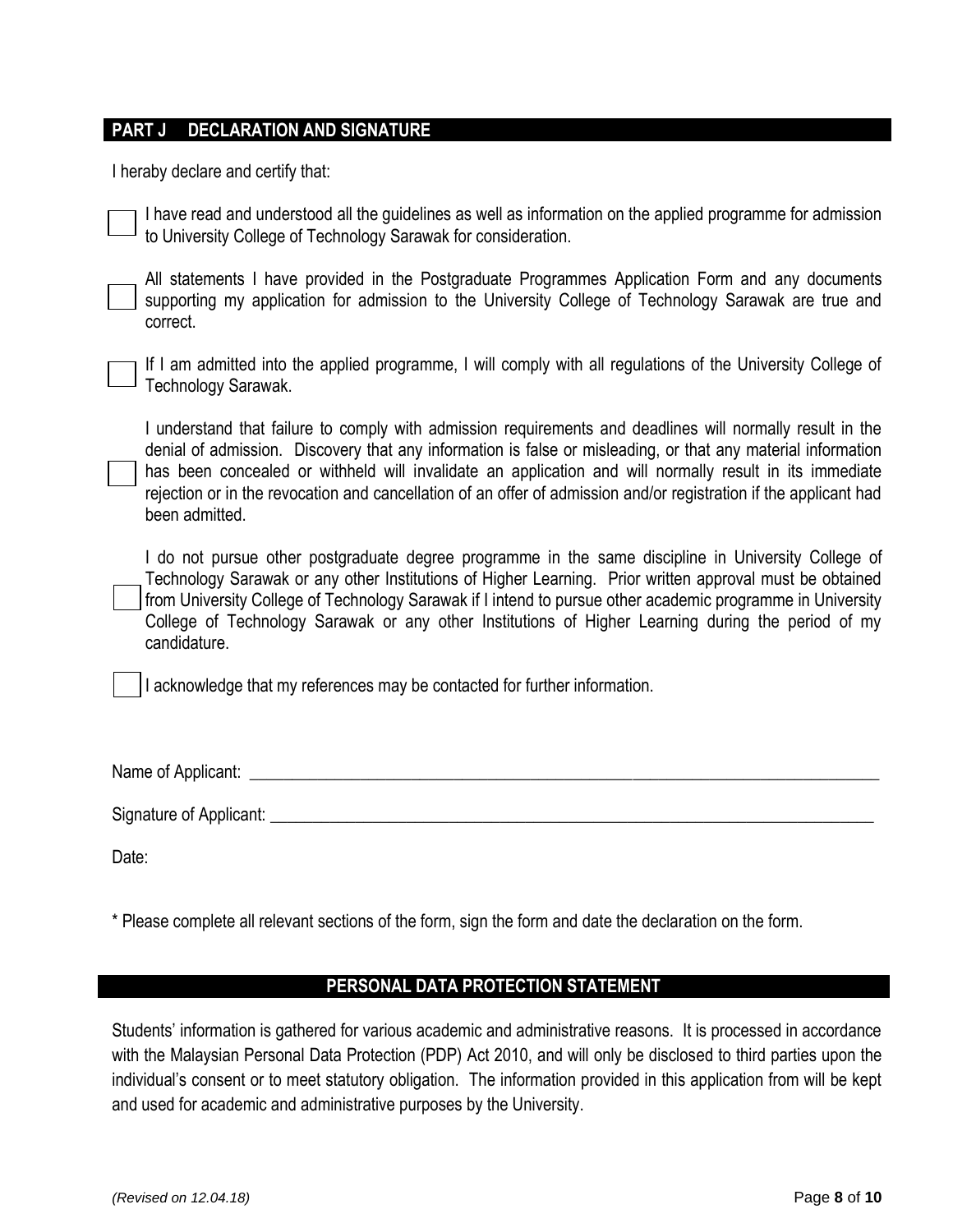# **APPLICATION CHECKLIST**

Please ensure you have attached all requested documentation to avoid delay.

#### **Common Documents**

| No. | Documents to be submitted                                                                                                                                                                                                                                                                                                                                                     | Please "√" if enclosed |
|-----|-------------------------------------------------------------------------------------------------------------------------------------------------------------------------------------------------------------------------------------------------------------------------------------------------------------------------------------------------------------------------------|------------------------|
|     | Postgraduate Application Form                                                                                                                                                                                                                                                                                                                                                 |                        |
| 2   | Three (3) copies of certified true copy of the full official transcript of your<br>academic record and certificates for all studies at the undergraduate level,<br>postgraduate level (if any), or other equivalent qualifications. Transcripts<br>must list all subjects taken including failures, marks, and/or grades awarded<br>with an explanation of the grading system |                        |
| 3   | Two (2) Referee Form for Postgraduate Study (in sealed and signed<br>envelopes)                                                                                                                                                                                                                                                                                               |                        |
| 4   | Postgraduate Research Proposal                                                                                                                                                                                                                                                                                                                                                |                        |
| 5   | Certified true copy of the English Language Proficiency Test results (if any)                                                                                                                                                                                                                                                                                                 |                        |
| 6   | First page of publications, journals and articles (if any)                                                                                                                                                                                                                                                                                                                    |                        |

# **Additional Documents for Malaysian Applicants**

| No. | Documents to be submitted                                                 | Please "√" if enclosed |
|-----|---------------------------------------------------------------------------|------------------------|
|     | One (1) certified true copy of Identity Card (MyKad) (front and back)     |                        |
| っ   | Three (3) passport-sized colour photographs (excluding the one affixed on |                        |
|     | the front page of this form)                                              |                        |
| 3   | Certified true copy of MCE/SPM certificate                                |                        |

### **Additional Documents for International Applicants**

| No.            | Documents to be submitted                                                           | Please "√" if enclosed |
|----------------|-------------------------------------------------------------------------------------|------------------------|
|                |                                                                                     |                        |
|                | International Student Charge                                                        |                        |
| $\overline{2}$ | Five (5) passport-sized colour photographs with blue background (excluding          |                        |
|                | the one affixed on the front page of this form) $(3.5cm)$ wide $\times$ 5cm height) |                        |
| 3              | Three (3) copies of certified true copy of original passport (all pages of the      |                        |
|                | passport including blank pages) and ensure passport has a minimum of one            |                        |
|                | (1) year validity                                                                   |                        |
| 4              | Pre-Arrival Health Examination Report                                               |                        |
| 5              | Bank statement of the past 6 months                                                 |                        |
| 6              | Institution Leaving Certificate/Testimonial, Release Letter, Results, Academic      |                        |
|                | transcript and Attendance report (applicable to International applicant             |                        |
|                | transferring from another University/College/Institute in Malaysia and holding      |                        |
|                | a Student Pass or Dependent Pass)                                                   |                        |